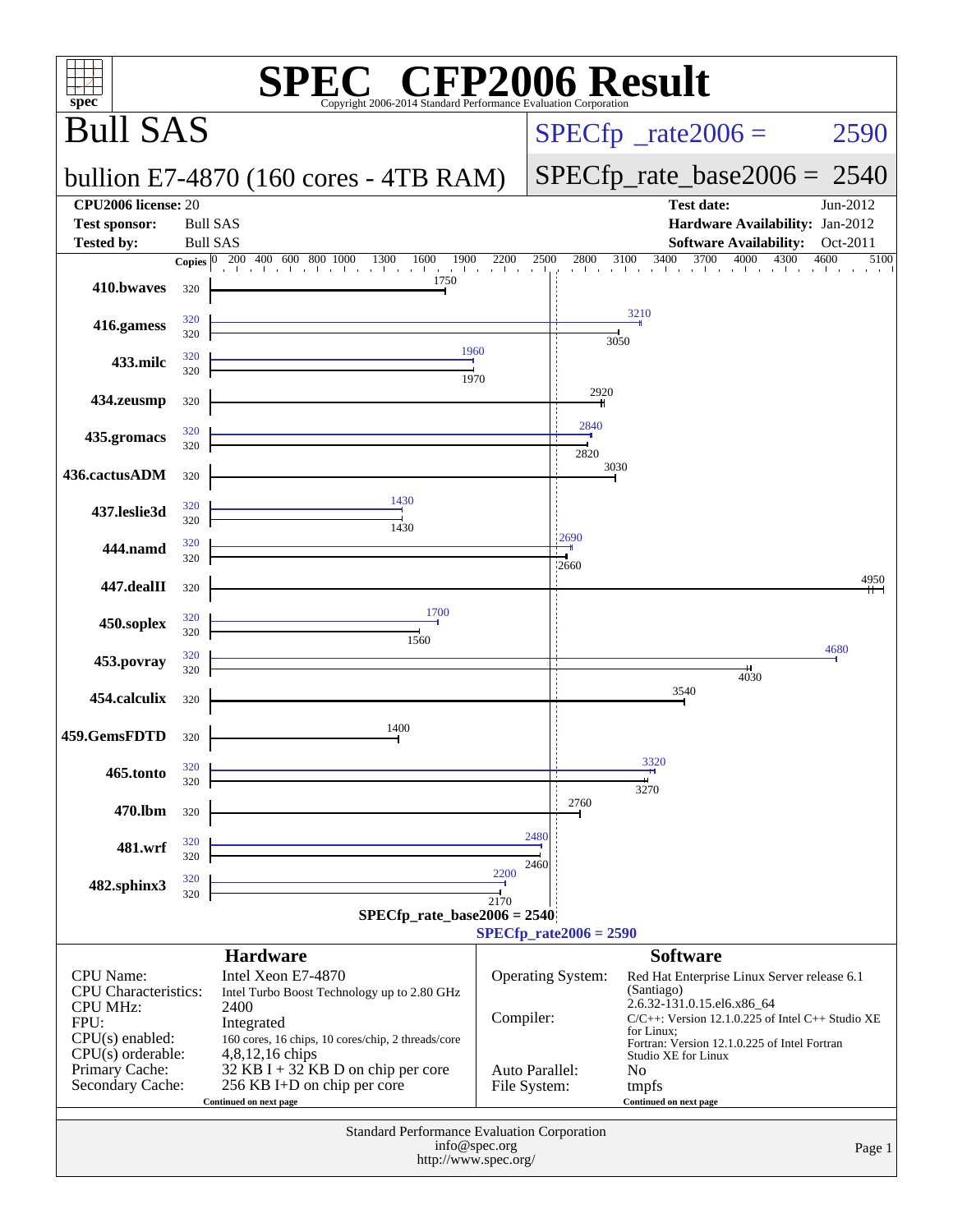

# Bull SAS

### $SPECTp\_rate2006 = 2590$

#### bullion E7-4870 (160 cores - 4TB RAM)

[Disk Subsystem:](http://www.spec.org/auto/cpu2006/Docs/result-fields.html#DiskSubsystem) 1 x 500 GB SATA, 7200 RPM

## [SPECfp\\_rate\\_base2006 =](http://www.spec.org/auto/cpu2006/Docs/result-fields.html#SPECfpratebase2006) 2540

#### **[CPU2006 license:](http://www.spec.org/auto/cpu2006/Docs/result-fields.html#CPU2006license)** 20 **[Test date:](http://www.spec.org/auto/cpu2006/Docs/result-fields.html#Testdate)** Jun-2012

[Other Hardware:](http://www.spec.org/auto/cpu2006/Docs/result-fields.html#OtherHardware) None

[Other Cache:](http://www.spec.org/auto/cpu2006/Docs/result-fields.html#OtherCache)

**[Test sponsor:](http://www.spec.org/auto/cpu2006/Docs/result-fields.html#Testsponsor)** Bull SAS **[Hardware Availability:](http://www.spec.org/auto/cpu2006/Docs/result-fields.html#HardwareAvailability)** Jan-2012 **[Tested by:](http://www.spec.org/auto/cpu2006/Docs/result-fields.html#Testedby)** Bull SAS **[Software Availability:](http://www.spec.org/auto/cpu2006/Docs/result-fields.html#SoftwareAvailability)** Oct-2011 [L3 Cache:](http://www.spec.org/auto/cpu2006/Docs/result-fields.html#L3Cache) 30 MB I+D on chip per chip<br>Other Cache: None [Memory:](http://www.spec.org/auto/cpu2006/Docs/result-fields.html#Memory) 4 TB (256 x 16 GB 2Rx4 PC3-8500R-7, ECC) [System State:](http://www.spec.org/auto/cpu2006/Docs/result-fields.html#SystemState) Run level 3 (multiuser)<br>Base Pointers: 32/64-bit [Base Pointers:](http://www.spec.org/auto/cpu2006/Docs/result-fields.html#BasePointers)

[Peak Pointers:](http://www.spec.org/auto/cpu2006/Docs/result-fields.html#PeakPointers) 32/64-bit [Other Software:](http://www.spec.org/auto/cpu2006/Docs/result-fields.html#OtherSoftware) None

|                   |               |                |       |                |       | <b>Results Table</b> |       |               |                |              |                                                                                                          |              |                |              |  |
|-------------------|---------------|----------------|-------|----------------|-------|----------------------|-------|---------------|----------------|--------------|----------------------------------------------------------------------------------------------------------|--------------|----------------|--------------|--|
|                   | <b>Base</b>   |                |       |                |       |                      |       |               | <b>Peak</b>    |              |                                                                                                          |              |                |              |  |
| <b>Benchmark</b>  | <b>Copies</b> | <b>Seconds</b> | Ratio | <b>Seconds</b> | Ratio | <b>Seconds</b>       | Ratio | <b>Copies</b> | <b>Seconds</b> | <b>Ratio</b> | <b>Seconds</b>                                                                                           | <b>Ratio</b> | <b>Seconds</b> | <b>Ratio</b> |  |
| 410.bwaves        | 320           | 2479           | 1750  | 2482           | 1750  | 2476                 | 1760  | 320           | 2479           | 1750         | 2482                                                                                                     | 1750         | 2476           | 1760         |  |
| 416.gamess        | 320           | 2053           | 3050  | 2055           | 3050  | 2056                 | 3050  | 320           | 1954           | 3210         | 1954                                                                                                     | 3210         | 1948           | 3220         |  |
| $433$ .milc       | 320           | 1492           | 1970  | 1494           | 1970  | 1494                 | 1970  | 320           | 1496           | 1960         | 1497                                                                                                     | 1960         | 1497           | 1960         |  |
| 434.zeusmp        | 320           | 989            | 2950  | 999            | 2920  | 996                  | 2920  | 320           | 989            | 2950         | 999                                                                                                      | 2920         | 996            | 2920         |  |
| 435.gromacs       | 320           | 811            | 2820  | 811            | 2820  | 812                  | 2810  | 320           | 802            | 2850         | 804                                                                                                      | 2840         | 803            | 2840         |  |
| 436.cactusADM     | 320           | 1262           | 3030  | 1262           | 3030  | 1264                 | 3020  | 320           | 1262           | 3030         | 1262                                                                                                     | 3030         | 1264           | 3020         |  |
| 437.leslie3d      | 320           | 2097           | 1430  | 2096           | 1430  | 2098                 | 1430  | 320           | 2099           | 1430         | 2097                                                                                                     | 1430         | 2100           | 1430         |  |
| 444.namd          | 320           | 965            | 2660  | 968            | 2650  | 963                  | 2670  | 320           | 953            | 2690         | 949                                                                                                      | 2700         | 954            | 2690         |  |
| 447.dealII        | 320           | 744            | 4920  | 728            | 5030  | 739                  | 4950  | 320           | 744            | 4920         | 728                                                                                                      | 5030         | 739            | 4950         |  |
| $450$ .soplex     | 320           | 1711           | 1560  | 1712           | 1560  | 1711                 | 1560  | 320           | 1569           | 1700         | 1573                                                                                                     | 1700         | 1571           | 1700         |  |
| $453$ .povray     | 320           | 422            | 4030  | 425            | 4010  | 421                  | 4040  | 320           | 364            | 4670         | 364                                                                                                      | 4680         | 364            | 4680         |  |
| 454.calculix      | 320           | 745            | 3540  | 746            | 3540  | 744                  | 3550  | 320           | 745            | 3540         | 746                                                                                                      | 3540         | 744            | 3550         |  |
| 459.GemsFDTD      | 320           | 2419           | 1400  | 2419           | 1400  | 2420                 | 1400  | 320           | 2419           | 1400         | 2419                                                                                                     | 1400         | 2420           | 1400         |  |
| $465$ .tonto      | 320           | 970            | 3240  | 964            | 3270  | 963                  | 3270  | 320           | 947            | 3320         | 957                                                                                                      | 3290         | 949            | 3320         |  |
| 470.1bm           | 320           | 1592           | 2760  | 1590           | 2770  | 1591                 | 2760  | 320           | 1592           | 2760         | 1590                                                                                                     | 2770         | 1591           | 2760         |  |
| 481.wrf           | 320           | 1450           | 2460  | 1450           | 2460  | 1451                 | 2460  | 320           | 1444           | 2480         | 1443                                                                                                     | 2480         | 1446           | 2470         |  |
| $482$ .sphinx $3$ | 320           | 2881           | 2160  | 2879           | 2170  | 2880                 | 2170  | 320           | 2830           | 2200         | 2834                                                                                                     | 2200         | 2834           | 2200         |  |
|                   |               |                |       |                |       |                      |       |               |                |              | Results appear in the order in which they were run. Bold underlined text indicates a median measurement. |              |                |              |  |

#### **[Submit Notes](http://www.spec.org/auto/cpu2006/Docs/result-fields.html#SubmitNotes)**

 The numactl mechanism was used to bind copies to processors. The config file option 'submit' was used to generate numactl commands to bind each copy to a specific processor. For details, please see the config file.

### **[Operating System Notes](http://www.spec.org/auto/cpu2006/Docs/result-fields.html#OperatingSystemNotes)**

 SPEC files placed in /spec2006, with /spec2006 mounted as tmpfs with mpol=interleave, size=900G Stack size set to unlimited using "ulimit -s unlimited" Kernel booted with option clocksource=jiffies (allows to count time with interrupts at 1 jiffy period instead using HPET counters) Bios set with Max\_Numa\_Nodes\_per\_module to 4 Bios set with Memory hemisphere mode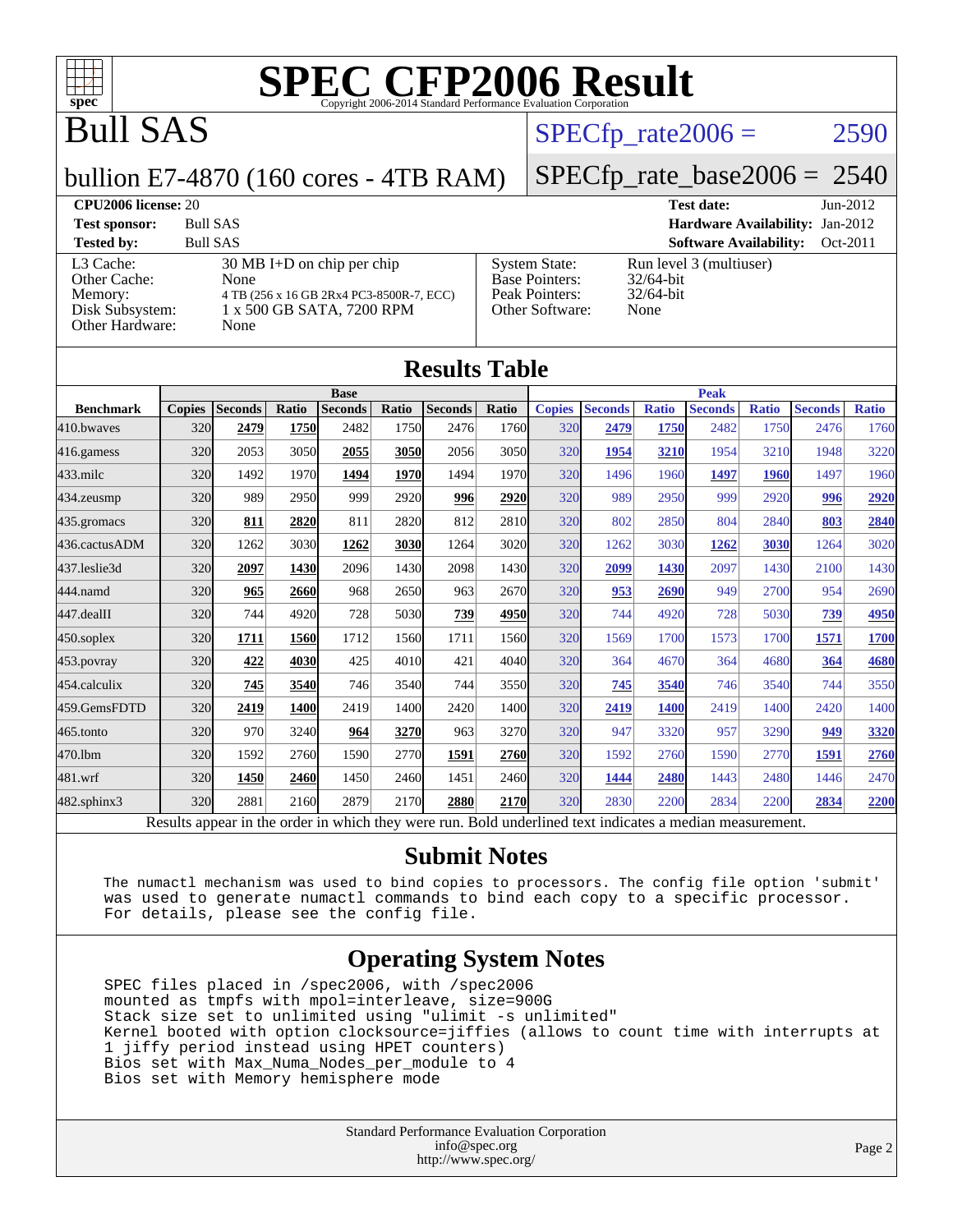

# Bull SAS

 $SPECTp\_rate2006 = 2590$ 

bullion E7-4870 (160 cores - 4TB RAM)

[SPECfp\\_rate\\_base2006 =](http://www.spec.org/auto/cpu2006/Docs/result-fields.html#SPECfpratebase2006) 2540

**[CPU2006 license:](http://www.spec.org/auto/cpu2006/Docs/result-fields.html#CPU2006license)** 20 **[Test date:](http://www.spec.org/auto/cpu2006/Docs/result-fields.html#Testdate)** Jun-2012 **[Test sponsor:](http://www.spec.org/auto/cpu2006/Docs/result-fields.html#Testsponsor)** Bull SAS **[Hardware Availability:](http://www.spec.org/auto/cpu2006/Docs/result-fields.html#HardwareAvailability)** Jan-2012 **[Tested by:](http://www.spec.org/auto/cpu2006/Docs/result-fields.html#Testedby)** Bull SAS **[Software Availability:](http://www.spec.org/auto/cpu2006/Docs/result-fields.html#SoftwareAvailability)** Oct-2011

#### **[Platform Notes](http://www.spec.org/auto/cpu2006/Docs/result-fields.html#PlatformNotes)**

Standard Performance Evaluation Corporation [info@spec.org](mailto:info@spec.org) Sysinfo program /spec2006/config/sysinfo.rev6800 \$Rev: 6800 \$ \$Date:: 2011-10-11 #\$ 6f2ebdff5032aaa42e583f96b07f99d3 running on rh61-mesca-wsm64 Thu Jun 14 22:01:34 2012 This section contains SUT (System Under Test) info as seen by some common utilities. To remove or add to this section, see: <http://www.spec.org/cpu2006/Docs/config.html#sysinfo> From /proc/cpuinfo model name : Intel(R) Xeon(R) CPU E7- 4870 @ 2.40GHz 16 "physical id"s (chips) 320 "processors" cores, siblings (Caution: counting these is hw and system dependent. The following excerpts from /proc/cpuinfo might not be reliable. Use with caution.) cpu cores : 10 siblings : 20 physical 0: cores 0 1 2 8 9 16 17 18 24 25 physical 1: cores 0 1 2 8 9 16 17 18 24 25 physical 2: cores 0 1 2 8 9 16 17 18 24 25 physical 3: cores 0 1 2 8 9 16 17 18 24 25 physical  $4:$  cores  $0$  1 physical 5: cores 0 1 2 8 9 16 17 18 24 25 physical 6: cores 0 1 2 8 9 16 17 18 24 25 physical 7: cores 0 1 2 8 9 16 17 18 24 25 physical 8: cores 0 1 2 8 9 16 17 18 24 25 physical 9: cores 0 1 2 8 9 16 17 18 24 25 physical 10: cores 0 1 2 8 9 16 17 18 24 25 physical 11: cores 0 1 2 8 9 16 17 18 24 25 physical 12: cores 0 1 2 8 9 16 17 18 24 25 physical 13: cores 0 1 2 8 9 16 17 18 24 25 physical 14: cores 0 1 2 8 9 16 17 18 24 25 physical 15: cores 0 1 2 8 9 16 17 18 24 25 cache size : 30720 KB From /proc/meminfo MemTotal: 4233494120 kB HugePages\_Total: 0<br>Hugepagesize: 2048 kB Hugepagesize: /usr/bin/lsb\_release -d Red Hat Enterprise Linux Server release 6.1 (Santiago) From /etc/\*release\* /etc/\*version\* redhat-release: Red Hat Enterprise Linux Server release 6.1 (Santiago) system-release: Red Hat Enterprise Linux Server release 6.1 (Santiago) system-release-cpe: cpe:/o:redhat:enterprise\_linux:6server:ga:server uname -a: Linux rh61-mesca-wsm64 2.6.32-131.0.15.el6.x86\_64 #1 SMP Tue May 10 15:42:40 EDT 2011 x86\_64 x86\_64 x86\_64 GNU/Linux Continued on next page

<http://www.spec.org/>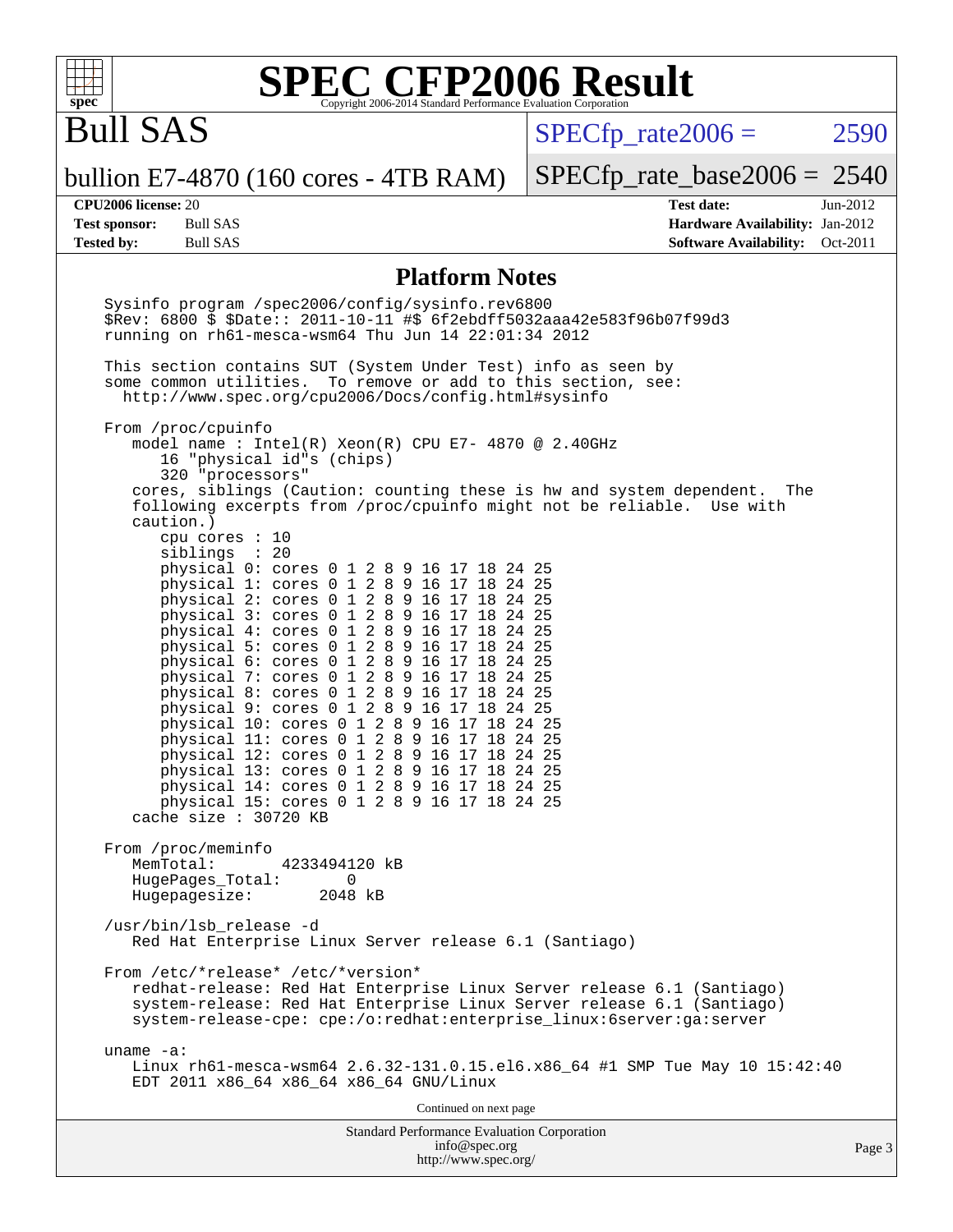

# Bull SAS

 $SPECTp\_rate2006 = 2590$ 

bullion E7-4870 (160 cores - 4TB RAM)

[SPECfp\\_rate\\_base2006 =](http://www.spec.org/auto/cpu2006/Docs/result-fields.html#SPECfpratebase2006) 2540 **[CPU2006 license:](http://www.spec.org/auto/cpu2006/Docs/result-fields.html#CPU2006license)** 20 **[Test date:](http://www.spec.org/auto/cpu2006/Docs/result-fields.html#Testdate)** Jun-2012

**[Test sponsor:](http://www.spec.org/auto/cpu2006/Docs/result-fields.html#Testsponsor)** Bull SAS **[Hardware Availability:](http://www.spec.org/auto/cpu2006/Docs/result-fields.html#HardwareAvailability)** Jan-2012 **[Tested by:](http://www.spec.org/auto/cpu2006/Docs/result-fields.html#Testedby)** Bull SAS **[Software Availability:](http://www.spec.org/auto/cpu2006/Docs/result-fields.html#SoftwareAvailability)** Oct-2011

#### **[Platform Notes \(Continued\)](http://www.spec.org/auto/cpu2006/Docs/result-fields.html#PlatformNotes)**

run-level 3 Jun 14 01:41 last=5

 SPEC is set to: /spec2006 Filesystem Type Size Used Avail Use% Mounted on<br>none tmpfs 900G 273G 628G 31% /spec2006 900G 273G 628G 31% /spec2006

Additional information from dmidecode:

(End of data from sysinfo program)

### **[General Notes](http://www.spec.org/auto/cpu2006/Docs/result-fields.html#GeneralNotes)**

Environment variables set by runspec before the start of the run: LD LIBRARY\_PATH = "/spec2006/libs/32:/spec2006/libs/64"

 Binaries compiled on a system with 1x Core i7-860 CPU + 8GB memory using RHEL5.5 Transparent Huge Pages disabled with: echo never > /sys/kernel/mm/redhat\_transparent\_hugepage/enabled Filesystem page cache cleared with: echo 1> /proc/sys/vm/drop\_caches runspec command invoked through numactl i.e.: numactl --interleave=all runspec <etc>

## **[Base Compiler Invocation](http://www.spec.org/auto/cpu2006/Docs/result-fields.html#BaseCompilerInvocation)**

[C benchmarks](http://www.spec.org/auto/cpu2006/Docs/result-fields.html#Cbenchmarks):  $\frac{1}{2}$ cc  $-\text{m64}$ 

[C++ benchmarks:](http://www.spec.org/auto/cpu2006/Docs/result-fields.html#CXXbenchmarks) [icpc -m64](http://www.spec.org/cpu2006/results/res2012q3/cpu2006-20120618-22990.flags.html#user_CXXbase_intel_icpc_64bit_bedb90c1146cab66620883ef4f41a67e)

[Fortran benchmarks](http://www.spec.org/auto/cpu2006/Docs/result-fields.html#Fortranbenchmarks): [ifort -m64](http://www.spec.org/cpu2006/results/res2012q3/cpu2006-20120618-22990.flags.html#user_FCbase_intel_ifort_64bit_ee9d0fb25645d0210d97eb0527dcc06e)

[Benchmarks using both Fortran and C](http://www.spec.org/auto/cpu2006/Docs/result-fields.html#BenchmarksusingbothFortranandC): [icc -m64](http://www.spec.org/cpu2006/results/res2012q3/cpu2006-20120618-22990.flags.html#user_CC_FCbase_intel_icc_64bit_0b7121f5ab7cfabee23d88897260401c) [ifort -m64](http://www.spec.org/cpu2006/results/res2012q3/cpu2006-20120618-22990.flags.html#user_CC_FCbase_intel_ifort_64bit_ee9d0fb25645d0210d97eb0527dcc06e)

## **[Base Portability Flags](http://www.spec.org/auto/cpu2006/Docs/result-fields.html#BasePortabilityFlags)**

 410.bwaves: [-DSPEC\\_CPU\\_LP64](http://www.spec.org/cpu2006/results/res2012q3/cpu2006-20120618-22990.flags.html#suite_basePORTABILITY410_bwaves_DSPEC_CPU_LP64) 416.gamess: [-DSPEC\\_CPU\\_LP64](http://www.spec.org/cpu2006/results/res2012q3/cpu2006-20120618-22990.flags.html#suite_basePORTABILITY416_gamess_DSPEC_CPU_LP64) 433.milc: [-DSPEC\\_CPU\\_LP64](http://www.spec.org/cpu2006/results/res2012q3/cpu2006-20120618-22990.flags.html#suite_basePORTABILITY433_milc_DSPEC_CPU_LP64) 434.zeusmp: [-DSPEC\\_CPU\\_LP64](http://www.spec.org/cpu2006/results/res2012q3/cpu2006-20120618-22990.flags.html#suite_basePORTABILITY434_zeusmp_DSPEC_CPU_LP64) 435.gromacs: [-DSPEC\\_CPU\\_LP64](http://www.spec.org/cpu2006/results/res2012q3/cpu2006-20120618-22990.flags.html#suite_basePORTABILITY435_gromacs_DSPEC_CPU_LP64) [-nofor\\_main](http://www.spec.org/cpu2006/results/res2012q3/cpu2006-20120618-22990.flags.html#user_baseLDPORTABILITY435_gromacs_f-nofor_main) 436.cactusADM: [-DSPEC\\_CPU\\_LP64](http://www.spec.org/cpu2006/results/res2012q3/cpu2006-20120618-22990.flags.html#suite_basePORTABILITY436_cactusADM_DSPEC_CPU_LP64) [-nofor\\_main](http://www.spec.org/cpu2006/results/res2012q3/cpu2006-20120618-22990.flags.html#user_baseLDPORTABILITY436_cactusADM_f-nofor_main)

Continued on next page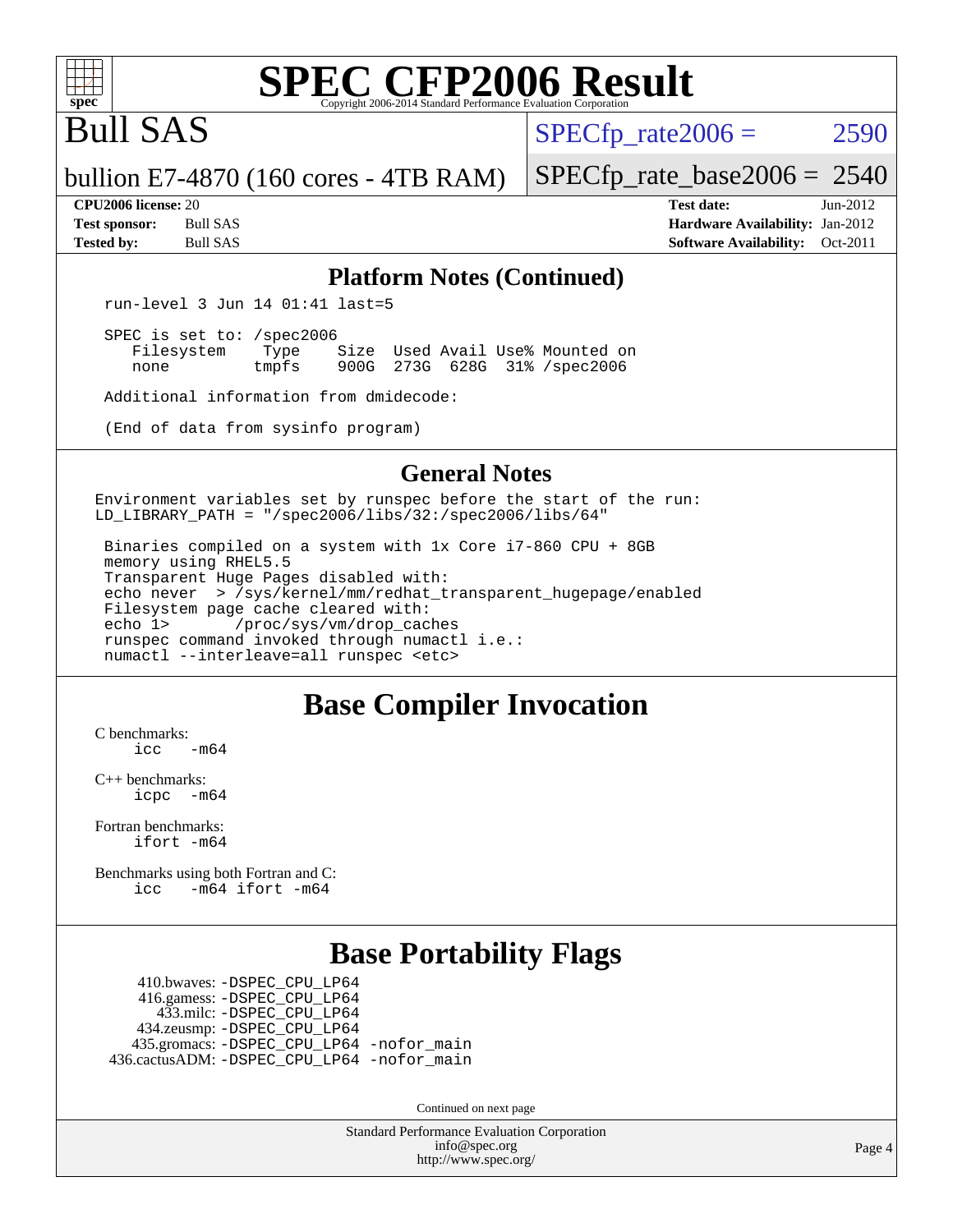

Bull SAS

 $SPECTp\_rate2006 = 2590$ 

bullion E7-4870 (160 cores - 4TB RAM)

[SPECfp\\_rate\\_base2006 =](http://www.spec.org/auto/cpu2006/Docs/result-fields.html#SPECfpratebase2006) 2540

| Test sponsor: | Bull SAS        |
|---------------|-----------------|
| Tested by:    | <b>Bull SAS</b> |

**[CPU2006 license:](http://www.spec.org/auto/cpu2006/Docs/result-fields.html#CPU2006license)** 20 **[Test date:](http://www.spec.org/auto/cpu2006/Docs/result-fields.html#Testdate)** Jun-2012 **[Hardware Availability:](http://www.spec.org/auto/cpu2006/Docs/result-fields.html#HardwareAvailability)** Jan-2012 **[Software Availability:](http://www.spec.org/auto/cpu2006/Docs/result-fields.html#SoftwareAvailability)** Oct-2011

# **[Base Portability Flags \(Continued\)](http://www.spec.org/auto/cpu2006/Docs/result-fields.html#BasePortabilityFlags)**

 437.leslie3d: [-DSPEC\\_CPU\\_LP64](http://www.spec.org/cpu2006/results/res2012q3/cpu2006-20120618-22990.flags.html#suite_basePORTABILITY437_leslie3d_DSPEC_CPU_LP64) 444.namd: [-DSPEC\\_CPU\\_LP64](http://www.spec.org/cpu2006/results/res2012q3/cpu2006-20120618-22990.flags.html#suite_basePORTABILITY444_namd_DSPEC_CPU_LP64) 447.dealII: [-DSPEC\\_CPU\\_LP64](http://www.spec.org/cpu2006/results/res2012q3/cpu2006-20120618-22990.flags.html#suite_basePORTABILITY447_dealII_DSPEC_CPU_LP64) 450.soplex: [-DSPEC\\_CPU\\_LP64](http://www.spec.org/cpu2006/results/res2012q3/cpu2006-20120618-22990.flags.html#suite_basePORTABILITY450_soplex_DSPEC_CPU_LP64) 453.povray: [-DSPEC\\_CPU\\_LP64](http://www.spec.org/cpu2006/results/res2012q3/cpu2006-20120618-22990.flags.html#suite_basePORTABILITY453_povray_DSPEC_CPU_LP64) 454.calculix: [-DSPEC\\_CPU\\_LP64](http://www.spec.org/cpu2006/results/res2012q3/cpu2006-20120618-22990.flags.html#suite_basePORTABILITY454_calculix_DSPEC_CPU_LP64) [-nofor\\_main](http://www.spec.org/cpu2006/results/res2012q3/cpu2006-20120618-22990.flags.html#user_baseLDPORTABILITY454_calculix_f-nofor_main) 459.GemsFDTD: [-DSPEC\\_CPU\\_LP64](http://www.spec.org/cpu2006/results/res2012q3/cpu2006-20120618-22990.flags.html#suite_basePORTABILITY459_GemsFDTD_DSPEC_CPU_LP64) 465.tonto: [-DSPEC\\_CPU\\_LP64](http://www.spec.org/cpu2006/results/res2012q3/cpu2006-20120618-22990.flags.html#suite_basePORTABILITY465_tonto_DSPEC_CPU_LP64) 470.lbm: [-DSPEC\\_CPU\\_LP64](http://www.spec.org/cpu2006/results/res2012q3/cpu2006-20120618-22990.flags.html#suite_basePORTABILITY470_lbm_DSPEC_CPU_LP64) 482.sphinx3: [-DSPEC\\_CPU\\_LP64](http://www.spec.org/cpu2006/results/res2012q3/cpu2006-20120618-22990.flags.html#suite_basePORTABILITY482_sphinx3_DSPEC_CPU_LP64)

481.wrf: [-DSPEC\\_CPU\\_LP64](http://www.spec.org/cpu2006/results/res2012q3/cpu2006-20120618-22990.flags.html#suite_basePORTABILITY481_wrf_DSPEC_CPU_LP64) [-DSPEC\\_CPU\\_CASE\\_FLAG](http://www.spec.org/cpu2006/results/res2012q3/cpu2006-20120618-22990.flags.html#b481.wrf_baseCPORTABILITY_DSPEC_CPU_CASE_FLAG) [-DSPEC\\_CPU\\_LINUX](http://www.spec.org/cpu2006/results/res2012q3/cpu2006-20120618-22990.flags.html#b481.wrf_baseCPORTABILITY_DSPEC_CPU_LINUX)

## **[Base Optimization Flags](http://www.spec.org/auto/cpu2006/Docs/result-fields.html#BaseOptimizationFlags)**

[C benchmarks](http://www.spec.org/auto/cpu2006/Docs/result-fields.html#Cbenchmarks):

[-xSSE4.2](http://www.spec.org/cpu2006/results/res2012q3/cpu2006-20120618-22990.flags.html#user_CCbase_f-xSSE42_f91528193cf0b216347adb8b939d4107) [-ipo](http://www.spec.org/cpu2006/results/res2012q3/cpu2006-20120618-22990.flags.html#user_CCbase_f-ipo) [-O3](http://www.spec.org/cpu2006/results/res2012q3/cpu2006-20120618-22990.flags.html#user_CCbase_f-O3) [-no-prec-div](http://www.spec.org/cpu2006/results/res2012q3/cpu2006-20120618-22990.flags.html#user_CCbase_f-no-prec-div) [-static](http://www.spec.org/cpu2006/results/res2012q3/cpu2006-20120618-22990.flags.html#user_CCbase_f-static) [-opt-prefetch](http://www.spec.org/cpu2006/results/res2012q3/cpu2006-20120618-22990.flags.html#user_CCbase_f-opt-prefetch) [-auto-p32](http://www.spec.org/cpu2006/results/res2012q3/cpu2006-20120618-22990.flags.html#user_CCbase_f-auto-p32) [-ansi-alias](http://www.spec.org/cpu2006/results/res2012q3/cpu2006-20120618-22990.flags.html#user_CCbase_f-ansi-alias) [-opt-mem-layout-trans=3](http://www.spec.org/cpu2006/results/res2012q3/cpu2006-20120618-22990.flags.html#user_CCbase_f-opt-mem-layout-trans_a7b82ad4bd7abf52556d4961a2ae94d5)

[C++ benchmarks:](http://www.spec.org/auto/cpu2006/Docs/result-fields.html#CXXbenchmarks)

```
-xSSE4.2 -ipo -O3 -no-prec-div -static -opt-prefetch -auto-p32
-ansi-alias -opt-mem-layout-trans=3
```
[Fortran benchmarks](http://www.spec.org/auto/cpu2006/Docs/result-fields.html#Fortranbenchmarks):

[-xSSE4.2](http://www.spec.org/cpu2006/results/res2012q3/cpu2006-20120618-22990.flags.html#user_FCbase_f-xSSE42_f91528193cf0b216347adb8b939d4107) [-ipo](http://www.spec.org/cpu2006/results/res2012q3/cpu2006-20120618-22990.flags.html#user_FCbase_f-ipo) [-O3](http://www.spec.org/cpu2006/results/res2012q3/cpu2006-20120618-22990.flags.html#user_FCbase_f-O3) [-no-prec-div](http://www.spec.org/cpu2006/results/res2012q3/cpu2006-20120618-22990.flags.html#user_FCbase_f-no-prec-div) [-static](http://www.spec.org/cpu2006/results/res2012q3/cpu2006-20120618-22990.flags.html#user_FCbase_f-static) [-opt-prefetch](http://www.spec.org/cpu2006/results/res2012q3/cpu2006-20120618-22990.flags.html#user_FCbase_f-opt-prefetch)

[Benchmarks using both Fortran and C](http://www.spec.org/auto/cpu2006/Docs/result-fields.html#BenchmarksusingbothFortranandC):

[-xSSE4.2](http://www.spec.org/cpu2006/results/res2012q3/cpu2006-20120618-22990.flags.html#user_CC_FCbase_f-xSSE42_f91528193cf0b216347adb8b939d4107) [-ipo](http://www.spec.org/cpu2006/results/res2012q3/cpu2006-20120618-22990.flags.html#user_CC_FCbase_f-ipo) [-O3](http://www.spec.org/cpu2006/results/res2012q3/cpu2006-20120618-22990.flags.html#user_CC_FCbase_f-O3) [-no-prec-div](http://www.spec.org/cpu2006/results/res2012q3/cpu2006-20120618-22990.flags.html#user_CC_FCbase_f-no-prec-div) [-static](http://www.spec.org/cpu2006/results/res2012q3/cpu2006-20120618-22990.flags.html#user_CC_FCbase_f-static) [-opt-prefetch](http://www.spec.org/cpu2006/results/res2012q3/cpu2006-20120618-22990.flags.html#user_CC_FCbase_f-opt-prefetch) [-auto-p32](http://www.spec.org/cpu2006/results/res2012q3/cpu2006-20120618-22990.flags.html#user_CC_FCbase_f-auto-p32) [-ansi-alias](http://www.spec.org/cpu2006/results/res2012q3/cpu2006-20120618-22990.flags.html#user_CC_FCbase_f-ansi-alias) [-opt-mem-layout-trans=3](http://www.spec.org/cpu2006/results/res2012q3/cpu2006-20120618-22990.flags.html#user_CC_FCbase_f-opt-mem-layout-trans_a7b82ad4bd7abf52556d4961a2ae94d5)

### **[Peak Compiler Invocation](http://www.spec.org/auto/cpu2006/Docs/result-fields.html#PeakCompilerInvocation)**

[C benchmarks \(except as noted below\)](http://www.spec.org/auto/cpu2006/Docs/result-fields.html#Cbenchmarksexceptasnotedbelow): icc  $-m64$ 

482.sphinx3: [icc -m32](http://www.spec.org/cpu2006/results/res2012q3/cpu2006-20120618-22990.flags.html#user_peakCCLD482_sphinx3_intel_icc_a6a621f8d50482236b970c6ac5f55f93)

[C++ benchmarks \(except as noted below\):](http://www.spec.org/auto/cpu2006/Docs/result-fields.html#CXXbenchmarksexceptasnotedbelow) [icpc -m64](http://www.spec.org/cpu2006/results/res2012q3/cpu2006-20120618-22990.flags.html#user_CXXpeak_intel_icpc_64bit_bedb90c1146cab66620883ef4f41a67e)

450.soplex: [icpc -m32](http://www.spec.org/cpu2006/results/res2012q3/cpu2006-20120618-22990.flags.html#user_peakCXXLD450_soplex_intel_icpc_4e5a5ef1a53fd332b3c49e69c3330699)

[Fortran benchmarks](http://www.spec.org/auto/cpu2006/Docs/result-fields.html#Fortranbenchmarks): [ifort -m64](http://www.spec.org/cpu2006/results/res2012q3/cpu2006-20120618-22990.flags.html#user_FCpeak_intel_ifort_64bit_ee9d0fb25645d0210d97eb0527dcc06e)

[Benchmarks using both Fortran and C](http://www.spec.org/auto/cpu2006/Docs/result-fields.html#BenchmarksusingbothFortranandC): [icc -m64](http://www.spec.org/cpu2006/results/res2012q3/cpu2006-20120618-22990.flags.html#user_CC_FCpeak_intel_icc_64bit_0b7121f5ab7cfabee23d88897260401c) [ifort -m64](http://www.spec.org/cpu2006/results/res2012q3/cpu2006-20120618-22990.flags.html#user_CC_FCpeak_intel_ifort_64bit_ee9d0fb25645d0210d97eb0527dcc06e)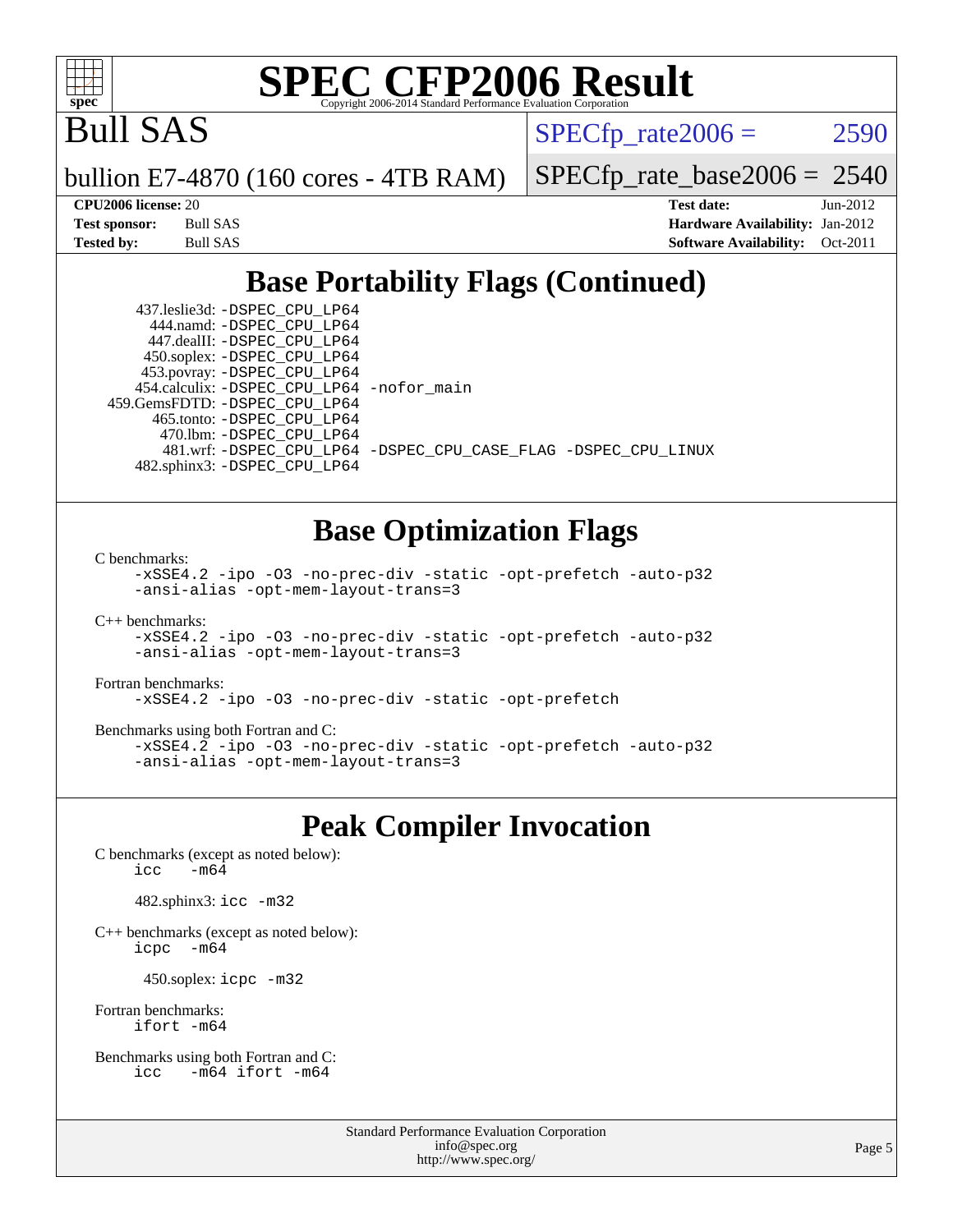

# Bull SAS

 $SPECfp_rate2006 = 2590$  $SPECfp_rate2006 = 2590$ 

bullion E7-4870 (160 cores - 4TB RAM)

[SPECfp\\_rate\\_base2006 =](http://www.spec.org/auto/cpu2006/Docs/result-fields.html#SPECfpratebase2006) 2540

**[CPU2006 license:](http://www.spec.org/auto/cpu2006/Docs/result-fields.html#CPU2006license)** 20 **[Test date:](http://www.spec.org/auto/cpu2006/Docs/result-fields.html#Testdate)** Jun-2012 **[Test sponsor:](http://www.spec.org/auto/cpu2006/Docs/result-fields.html#Testsponsor)** Bull SAS **[Hardware Availability:](http://www.spec.org/auto/cpu2006/Docs/result-fields.html#HardwareAvailability)** Jan-2012 **[Tested by:](http://www.spec.org/auto/cpu2006/Docs/result-fields.html#Testedby)** Bull SAS **[Software Availability:](http://www.spec.org/auto/cpu2006/Docs/result-fields.html#SoftwareAvailability)** Oct-2011

### **[Peak Portability Flags](http://www.spec.org/auto/cpu2006/Docs/result-fields.html#PeakPortabilityFlags)**

| o                                                                                                                                                                                                                                                                                                                 |
|-------------------------------------------------------------------------------------------------------------------------------------------------------------------------------------------------------------------------------------------------------------------------------------------------------------------|
| 410.bwaves: - DSPEC_CPU_LP64<br>416.gamess: -DSPEC CPU LP64<br>433.milc: -DSPEC CPU LP64<br>434.zeusmp: - DSPEC_CPU_LP64<br>435.gromacs: -DSPEC_CPU_LP64 -nofor_main<br>436.cactusADM: -DSPEC_CPU_LP64 -nofor_main<br>437.leslie3d: - DSPEC CPU LP64<br>444.namd: - DSPEC_CPU_LP64<br>447.dealII: -DSPEC_CPU_LP64 |
| 453.povray: -DSPEC_CPU_LP64<br>454.calculix: -DSPEC_CPU_LP64 -nofor_main<br>459.GemsFDTD: - DSPEC CPU LP64<br>465.tonto: - DSPEC_CPU_LP64<br>470.1bm: - DSPEC_CPU_LP64                                                                                                                                            |
| 481.wrf: -DSPEC_CPU_LP64 -DSPEC_CPU_CASE_FLAG -DSPEC_CPU_LINUX                                                                                                                                                                                                                                                    |
| <b>Peak Optimization Flags</b><br>C benchmarks:                                                                                                                                                                                                                                                                   |
| $433 \text{.}$ milc: $-xSSE4$ . $2(\text{pass 2})$ - $\text{prof-gen}(\text{pass 1})$ - $\text{ipo}(\text{pass 2})$ - $03(\text{pass 2})$<br>-no-prec-div(pass 2) -opt-mem-layout-trans=3(pass 2)<br>-prof-use(pass <sup>2</sup> ) -static -auto-ilp32                                                            |
| 470.lbm: basepeak = yes                                                                                                                                                                                                                                                                                           |
| 482.sphinx3: -xSSE4.2 -ipo -03 -no-prec-div -opt-mem-layout-trans=3<br>-unroll2                                                                                                                                                                                                                                   |
| $C_{++}$ benchmarks:                                                                                                                                                                                                                                                                                              |
| $444$ .namd: $-xSSE4$ . $2(pass 2)$ -prof-qen(pass 1) -ipo(pass 2) -03(pass 2)<br>-no-prec-div(pass 2) -opt-mem-layout-trans=3(pass 2)<br>-prof-use(pass2) -fno-alias -auto-ilp32                                                                                                                                 |
| $447$ .dealII: basepeak = yes                                                                                                                                                                                                                                                                                     |
| $450$ .soplex: $-xSSE4$ . $2(pass 2)$ -prof-gen(pass 1) -ipo(pass 2) -03(pass 2)<br>-no-prec-div(pass 2) -opt-mem-layout-trans=3(pass 2)<br>$-prof-use(pass 2) - opt-malloc-optims=3$                                                                                                                             |
| 453.povray: -xSSE4.2(pass 2) -prof-gen(pass 1) -ipo(pass 2) -03(pass 2)<br>-no-prec-div(pass 2) -opt-mem-layout-trans=3(pass 2)<br>-prof-use(pass2) -unroll4 -ansi-alias                                                                                                                                          |
| Fortran benchmarks:                                                                                                                                                                                                                                                                                               |

Continued on next page